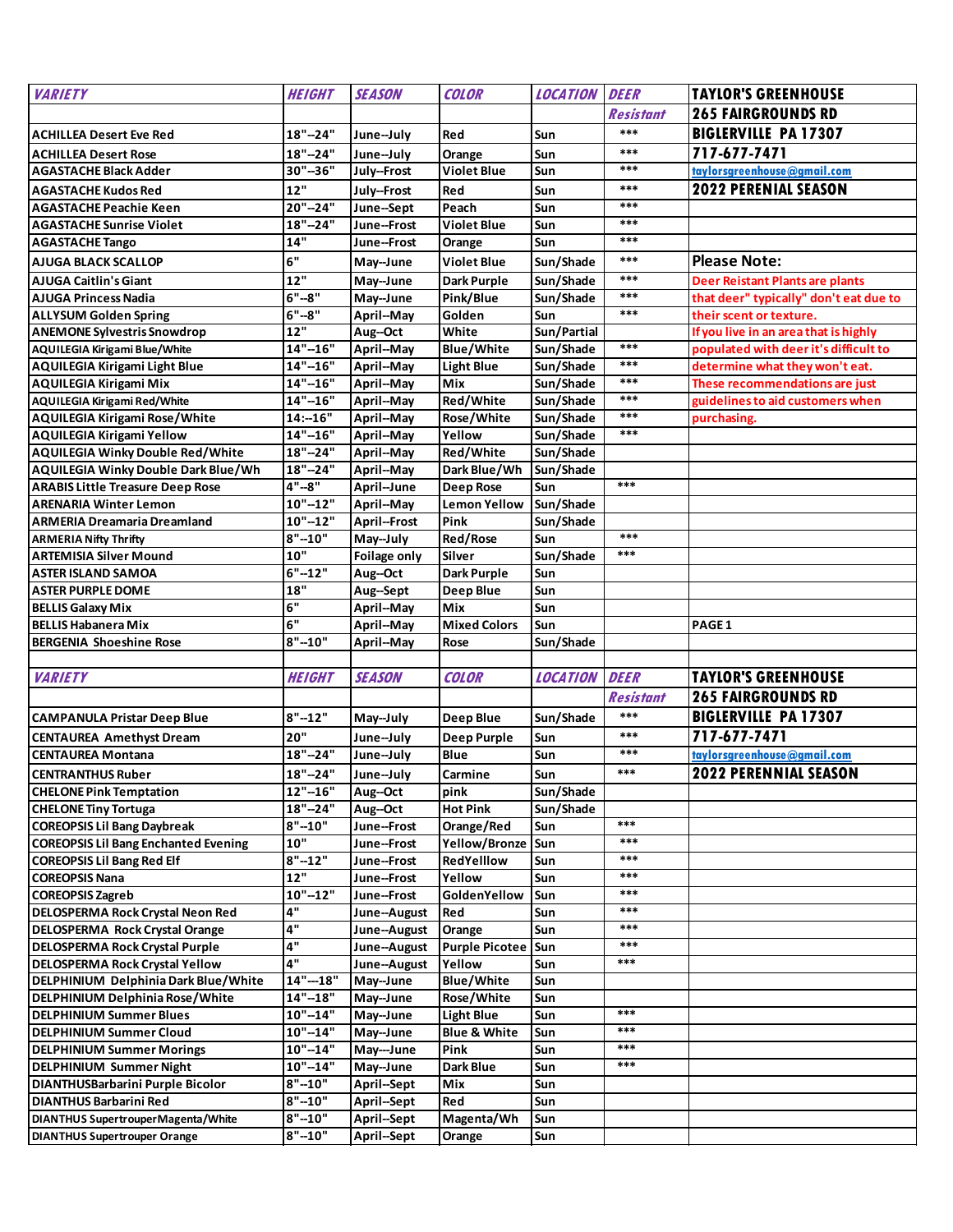| <b>DIANTHUS Supertrouper Silver Pink</b>  | $8" - 10"$    | April--Sept          | Pink                | Sun             |                  |                              |
|-------------------------------------------|---------------|----------------------|---------------------|-----------------|------------------|------------------------------|
| <b>DIANTHUS Supertrouper Velvet Red</b>   | $8" - 10"$    | April--Sept          | Red                 | Sun             |                  |                              |
| <b>DIANTHUS Supertrouper Velvet/White</b> | $8" - 10"$    | April--Sept          | Red/White           | Sun             |                  |                              |
|                                           |               |                      |                     |                 |                  |                              |
|                                           |               |                      |                     |                 |                  |                              |
|                                           |               |                      |                     |                 |                  | PAGE <sub>2</sub>            |
| <b>VARIETY</b>                            | <b>HEIGHT</b> | <b>SEASON</b>        | <b>COLOR</b>        | <b>LOCATION</b> | <b>DEER</b>      | <b>TAYLOR'S GREENHOUSE</b>   |
|                                           |               |                      |                     |                 | <b>RESISTANT</b> | <b>265 FAIRGROUNDS RD</b>    |
|                                           |               |                      |                     |                 | ***              |                              |
| <b>DIGITALIS Dalmation Peach</b>          | $16" - 20"$   | June-July            | Peach               | Sun/Shade       |                  | <b>BIGLERVILLE PA 17307</b>  |
| <b>DIGITALIS Dalmation Purple</b>         | $16" - 20"$   | June-July            | Purple              | Sun/Shade       | $***$            | 717-677-7471                 |
| <b>DIGITALIS Dalmation Rose</b>           | $16" - 20"$   | June-july            | Rose                | Sun/Shade       | ***              | taylorsgreenhouse@gmail.com  |
| <b>DIGITALIS DALMATION MIX</b>            | $16" - 20"$   | June-July            | <b>Mixed Colors</b> | Sun/Shade       | ***              | <b>2022 PERENNIAL SEASON</b> |
| <b>DIGITALIS FOXLIGHT PLUM GOLD</b>       | 22"-24"       | June-July            | Plum                | Sun/Shade       | ***              |                              |
| <b>DIGITALIS FOXLIGHT ROSE IVORY</b>      | $22'-24"$     | June-July            | <b>Deep Rose</b>    | Sun/Shade       | $***$            |                              |
| <b>DIGITALIS FOXLIGHT RUBY GLOW</b>       | 22"-24"       | June-July            | <b>Ruby Pink</b>    | Sun/Shade       | ***              |                              |
| <b>ECHINACEA Cheyenne Spirit Mix</b>      | 18"-30"       | July-Sept            | Mixed               | Sun             | ***              |                              |
| <b>ECHINACEA Pow Wow Wildberry</b>        | 20"           | July-Sept            | Dark Pink           | Sun             | ***              |                              |
| <b>ECHINACEA Twister Green</b>            | $24" - 36'$   | July-Sept            | Gree//Red           | Sun             | $***$            |                              |
| <b>ERYSIMUM Tricolor</b>                  | $16" - 22"$   | May--Aug             | <b>Tricolors</b>    | Sun             | ***              |                              |
| <b>FESTUCA Blue Select</b>                | 10"           | Foliage              | Gray/Blue           | Sun/Shade       | ****             |                              |
| <b>GAILLARDIA Lunar Harvest Moon</b>      | $10" - 12"$   | June--Frost          | Yellow/Red          | Sun             | ***              |                              |
| <b>GAILLARDIA Lunar HoneyMoon</b>         | $10" - 12"$   | June--Frost          | Yellow              | Sun             | ***              |                              |
| <b>GAILLARDIA Lunar Red Moon</b>          | $10" - 12"$   | June--Frost          | Red                 | Sun             | ***              |                              |
| <b>HELIOPSIS Bleeding Heart</b>           | 40"-48"       | June-Sept            | Red/Orange          | Sun             |                  |                              |
| <b>HELIOPSIS Burnimg Hearts</b>           | 40"-48"       | June--Sept           | Yellow/Red          | Sun             | ***              |                              |
| <b>HYPERICUM St John's Wort</b>           | $12" - 18"$   | May--June            | Yellow              | Sun/Shade       |                  |                              |
| <b>IBERIS Snow Cone</b>                   | $6" - 8"$     | May--June            | White               | Sun             |                  |                              |
| <b>IBERIS Snowsation</b>                  | 12"           | May--June            | White               | Sun             |                  |                              |
| <b>KNIPHOFIA Flamenco Mix</b>             | 32"           | June-July            | <b>Mix</b>          | Sun             | ***              |                              |
| <b>LAMIUM Pink Pewter</b>                 | 4"--8"        | April--May           | Pink                | Sun/Partial     | $***$            |                              |
| <b>LAMIUM Purple Dragon</b>               | $4" - 8"$     | April--May           | <b>Dp Purple</b>    | Sun/Shade       | ***              |                              |
| <b>LAVENDER Dilly Dilly</b>               | 12"           | June--August         | <b>Purple</b>       | Sun             | ***              |                              |
| <b>LAVENDER Hidcote</b>                   | 12"           | June--Aug            | <b>Dp Blue</b>      | Sun             | ***              |                              |
| LEUCANTHEMUM Betsy                        | $18" - 24"$   | June--Aug            | White               | Sun             |                  |                              |
| LEUCANTHEMUM Darling Daisy                | $6" - 8"$     | June--Aug            | White               | Sun             |                  |                              |
| <b>LEUCANTHEMUM Freak</b>                 | 13"           | June--August         | <b>SemiDbl</b>      | Sun             |                  |                              |
| LEUCANTHEMUM Snow Cap                     | 14"           | June--Aug            | White               | Sun             |                  |                              |
| LEUCANTHEMUM Snow Lady                    | $10" - 12"$   | June--Aug            | White               | Sun             |                  |                              |
|                                           |               |                      |                     |                 |                  | PAGE <sub>3</sub>            |
| <b>VARIETY</b>                            | <b>HEIGHT</b> | <b>SEASON</b>        | <b>COLOR</b>        | <b>LOCATION</b> | <b>DEER</b>      | <b>TAYLOR'S GREENHOUSE</b>   |
|                                           |               |                      |                     |                 | <b>Resistant</b> | <b>265 FAIRGROUNDS RD</b>    |
|                                           |               |                      |                     |                 |                  | <b>BIGLERVILLE PA 17307</b>  |
| LUPINUS Mini Gallery Red                  | $14" - 16"$   | May--July            | Red                 | Sun/Partial     |                  |                              |
| LYSIMACHIA Goldi                          | Cascade       | June--Aug            | Chartreuse          | Sun/Partial     |                  | 717-677-7471                 |
| <b>MENTHA Apple</b>                       | 36"           | <b>Foliar Accent</b> | <b>Herb</b>         | Sun/Partial     | ***              | taylorsgreenhouse@gmail.com  |
| <b>MENTHA Chocolate</b>                   | 24"           | <b>BronzeFoliage</b> | <b>Herb</b>         | Sun/Shade       | $***$            | 2022 PERENNIAL SEASON        |
| <b>MENTHA Mojito</b>                      | 36"           | <b>Foliar Accent</b> | <b>Herb</b>         | Sun/Shade       | ***              |                              |
| <b>MENTHA Orange</b>                      | 24"           | <b>Foliar Accent</b> | <b>Herb</b>         | Sun/Shade       | ***              |                              |
| <b>MENTHA Peppermint</b>                  | 24"           | <b>Foliar Accent</b> | <b>Herb</b>         | Sun/Shade       | ***              |                              |
| <b>MENTHA Spearmint</b>                   | 36"           | <b>Foliar Accent</b> | <b>Herb</b>         | Sun/Shade       | ***              |                              |
| <b>MONARDA Balmy Lilac</b>                | $10" - 12"$   | June-July            | Lilac               | Sun/Shade       | ***              |                              |
| <b>MONARDA Balmy Pink</b>                 | $10" - 12"$   | June-July            | Pink                | Sun/Shade       | ***              |                              |
| <b>MONARDA Balmy Purple</b>               | $10" - 12"$   | June-July            | Purple              | Sun/Shade       | ***              |                              |
| <b>MONARDA Jacob Cline</b>                | 4'            | June-July            | Red                 | Sun/Shade       | ***              |                              |
| <b>MYOSOTIS Victoria Indigo</b>           | 8"            | May--June            | <b>Dp Blue</b>      | Sun/Shade       | ***              |                              |
| NEPETA Blue Wonder                        | 12"           | May--Oct             | <b>Blue</b>         | Sun             | ***              |                              |
| <b>NEPETA Junior Walker</b>               | $18"$         | May--Oct             | Lavender/Bl         | Sun             | ***              |                              |
| <b>PAPAVER Allegro</b>                    | 16"           | May--June            | Scarlet             | Sun             |                  |                              |
| <b>PAPAVER Champagne Bubbles</b>          | 12"           | May--June            | Mix                 | Sun             |                  |                              |
| <b>PAPAVER Garden Gnome</b>               | 8"            | May--June            | Mix                 | Sun             |                  |                              |
| <b>PAPAVER Spring Fever</b>               | $10" - 12"$   | May--June            | Mix                 | Sun             |                  |                              |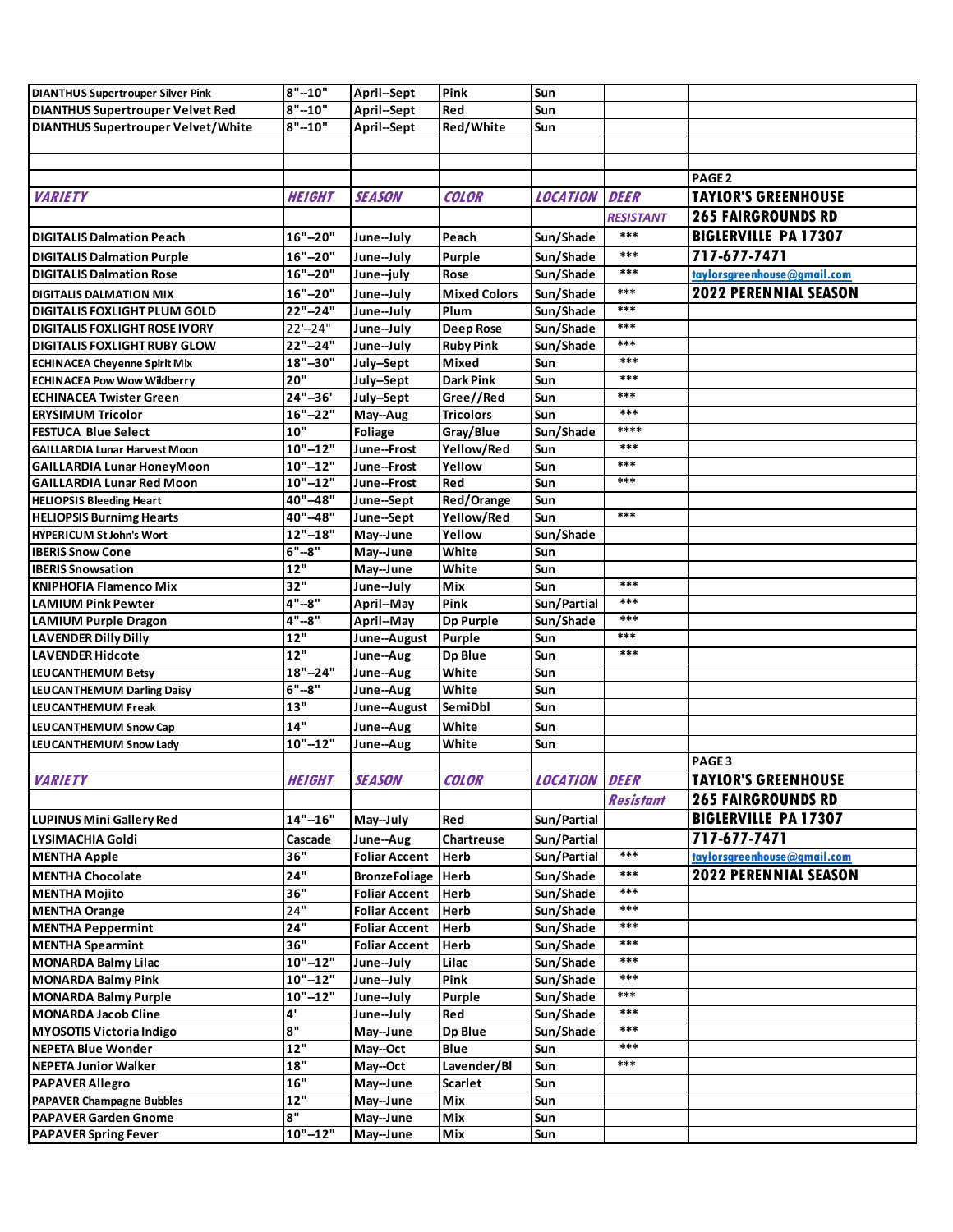| <b>PENSTEMON Rocky Candy Blue</b>  | 12"           | June-July            | <b>Blue</b>           | Sun                  |                  |                                |
|------------------------------------|---------------|----------------------|-----------------------|----------------------|------------------|--------------------------------|
|                                    |               |                      |                       |                      |                  |                                |
| PENSTEMON Rocky Candy Pink         | 12"           | June-July            | Pink                  | Sun                  |                  |                                |
| PENSTEMON Rocky Cany Ruby          | 12"           | June-July            | Red                   | Sun                  |                  |                                |
| PERVOSKIA Crazy Blue               | $16" - 18"$   | July-Sept            | <b>Dp Blue</b>        | Sun                  | $***$            |                                |
| <b>Phlox Creepint Candy Stripe</b> | $4" - 6"$     | <b>Early Spring</b>  | <b>White&amp;Pink</b> | Sun/Shade            |                  |                                |
| <b>Crimson Beauty</b>              | 4"--6"        | <b>Early Spring</b>  | <b>Rosy Red</b>       | Sun/Shade            |                  |                                |
| <b>Drummons Pink</b>               | 4"-6"         | <b>Early Spring</b>  | Pink                  | Sun/Shade            |                  |                                |
| <b>Emerald Blue</b>                | 4"--6"        | <b>Early Spring</b>  | Pink                  | Sun/Shade            |                  |                                |
| <b>Red Wings</b>                   | $4' - 6''$    | <b>Early Spring</b>  | Crimson               | Sun/Shade            |                  |                                |
| <b>Scarlet Flame</b>               | 4"--6"        | <b>Early Spring</b>  | <b>Vivid Scaralet</b> | Sun/Shade            |                  |                                |
| <b>Snowflake</b>                   | $4" - 6"$     | <b>Early Spring</b>  | White                 | Sun/Shade            |                  |                                |
|                                    |               |                      |                       |                      |                  | PAGE 4                         |
|                                    |               |                      |                       |                      |                  |                                |
| <b>VARIETY</b>                     | <b>HEIGHT</b> | <b>SEASON</b>        | <b>COLOR</b>          | <b>LOCATION</b>      | <b>DEER</b>      | <b>TAYLOR'S GREENHOUSE</b>     |
|                                    |               |                      |                       |                      | <b>Resistant</b> | <b>265 FAIRGROUNDS RD</b>      |
| <b>PHLOX Upright Blue Moon</b>     | 12"           | April--May           | <b>Dk Blue</b>        | Sun                  |                  | <b>BIGLERVILLE PA 17307</b>    |
| PHLOX Upright May Breeze           | $15" - 18"$   | April--May           | <b>Light Blue</b>     | Sun                  |                  | 717-677-7471                   |
| POLOMENIUM Brise d'Anjou           | $12" - 18"$   | May--June            | Blue                  | Sun/Shade            |                  | taylorsgreenhouse@gmail.com    |
|                                    | 12"           |                      | <b>Violet Blue</b>    | Sun/Shade            |                  | 2022 PERENNIAL SEASON          |
| POLOMENIUM HeavenlyHabit           | 12"           | May--June            |                       |                      |                  |                                |
| <b>PRUNELLA Sundaze</b>            |               | June-July            | Pink                  | Sun                  | $***$            |                                |
| <b>ROSEMARY Arp</b>                | 5'            | Herb                 | Herb                  | Sun                  |                  |                                |
| <b>ROSEMARY Barbecue</b>           | 4'            | Herb                 | Herb                  | <b>Sun</b>           | ***              |                                |
| <b>RUDBECKIA Goldsturm</b>         | $24 - 36$     | July--Frost          | Gold                  | Sun                  | ***              |                                |
| <b>RUMEX</b>                       | $18 - 24$     | <b>Foliar Accent</b> | Green/Red             | Sun/Shade            | ***              |                                |
| <b>SALVIA Aurea</b>                | 12"           | <b>Foliar Accent</b> | Chartreuse            | Sun                  | ***              |                                |
| <b>SALVIA Caradonna</b>            | 24"-30"       | May--July            | <b>Blue/Violet</b>    | Sun                  | ***              |                                |
| <b>SALVIA Caramine</b>             | $14" - 18"$   | May--July            | Dark Blue             | Sun                  | $***$            |                                |
| <b>SALVIA East Friesland</b>       | 18"           | May--July            | <b>Blue/Violet</b>    | Sun                  | ***              |                                |
| <b>SALVIA Pineapple</b>            | 36"           | <b>Foliar Accent</b> | <b>Herb</b>           | Sun/Shade            | $***$            |                                |
| <b>SALVIA Salvatore Blue</b>       | $12" - 12"$   | May--July            | Deep Blue             | Sun/Shade            | ***              |                                |
| <b>SCABIOSA Butterfly Blue</b>     | $16" - 18"$   | June--Aug            | Lavender Blue         | Sun                  | $***$            |                                |
| <b>SCABIOSA Pink Mist</b>          | $16" - 18"$   | <b>Foliar Accent</b> | Pink                  | Sun                  |                  |                                |
|                                    | 6"            |                      |                       |                      |                  |                                |
| <b>SEDUM Angelina</b>              |               | <b>Foliar Accent</b> | Chartreuse            | Sun                  |                  |                                |
| <b>SEDUM Blue Spruce</b>           | $8" - 12"$    | <b>Foliar Accent</b> | <b>Blue/Green</b>     | Sun                  |                  |                                |
| <b>SEDUM Fuldaglut</b>             | 3"--4"        | Summer               | Dk Red                | Sun                  |                  |                                |
| <b>SEMPERVIVUM Carmen</b>          | $2" - 8"$     | <b>Foliar Accent</b> | Green                 | Sun                  |                  |                                |
| SEMPERVIVUM Cobweb Red             | $2" - 8"$     | <b>Foliar Accent</b> | Green/Red             | Sun                  |                  |                                |
| <b>SEMPERVIVUM Hardy Species</b>   | $2" - 8"$     | <b>Foliar Accent</b> | <b>Mixed colors</b>   | Sun                  |                  |                                |
| <b>TRADESCANTIA Concord Grape</b>  | $15" - 18"$   | <b>Spring</b>        | Purple                | Sun/Shade            |                  |                                |
| <b>TRADESCANTIA Sweet Kate</b>     | 18"           | <b>Spring</b>        | Purple                | Sun/Shade            |                  |                                |
| <b>VERBENA Homestead Purple</b>    | $6" - 10"$    | May--Frost           | <b>Purple</b>         | Sun                  | $***$            |                                |
| <b>VINCA Illumination</b>          | $4" - 8"$     | <b>Foliar Accent</b> | Gold/Green            | Sun/Shade            |                  |                                |
| <b>VIOLA Halo Violet</b>           | $8" - 10"$    | Spring               | Purple/Yellow         | Shade                |                  |                                |
|                                    |               |                      |                       |                      |                  |                                |
|                                    |               |                      |                       |                      |                  |                                |
|                                    |               |                      |                       |                      |                  | PAGE 5                         |
| <b>VARIETY</b>                     | <b>HEIGHT</b> | <b>SEASON</b>        | <b>COLOR</b>          | <b>LOCATION</b>      | <b>DEER</b>      |                                |
|                                    |               |                      |                       |                      |                  |                                |
| <b>GALLON PERENNIALS</b>           |               |                      |                       |                      | <b>Resistant</b> | <b>TAYLOR'S GREENHOUSE</b>     |
| <b>BRUNNERA Candy Seahart</b>      | $6" - 12"$    | <b>Spring</b>        | Dp Blue               | <b>Partial Shad</b>  | $***$            | <b>265 FAIRGROUNDS RD</b>      |
| <b>BUDDLEJA</b>                    |               |                      |                       |                      |                  | <b>BIGLERVILLE PA 17307</b>    |
| <b>Buzz Hot Raspberry</b>          | $4'-5'$       | July-Sept            | <b>Hot Pink</b>       | Sun                  |                  | 717-677-7471                   |
| <b>Buzz Midnight</b>               | 4'--5'        | July-Sept            | Dark Purple           | Sun                  |                  | taylorsgreenhouse@gmail.com    |
|                                    |               |                      |                       |                      |                  |                                |
| <b>Buzz Purple</b>                 | $4'-5'$       | July-Sept            | <b>Sky Blue</b>       | Sun                  |                  | <b>2022 PERENNIAL SEASON</b>   |
| <b>Buzz Velvet</b>                 | $4' - 5'$     | July--Sept           | Red/Purple            | Sun                  |                  |                                |
| <b>CARYOPTERIS Gold Crest</b>      | 28"-36"       | July-Sept            | Blue                  | Sun                  | $***$            |                                |
| <b>CARYPOTERIS Dark Knight</b>     | 24"-36"       | July--Sept           | Purple                | Sun                  | $***$            |                                |
| <b>DICENTRA Alba</b>               | $2' - 3'$     | May--June            | White                 | Shade                | $***$            |                                |
| <b>DICENTRA Spectabilis</b>        | $2' - 3'$     | May--June            | Pink                  | Shade                | $***$            |                                |
| <b>FERN Ghost</b>                  | 24"-36"       | <b>Foliar Accent</b> | Silver                | Shade                | $***$            | Please note:                   |
| <b>GERANIUM Rozanne</b>            | $18" - 20"$   | May--Oct             | Blue                  | <b>Partial Shade</b> |                  | Deer Resistant plants DOES NOT |
| <b>GEUM Totally Tangerine</b>      | 30"           | May--July            |                       | Sun                  | $***$            | mean DEER PROOF.               |
|                                    |               |                      | Orange                |                      |                  |                                |